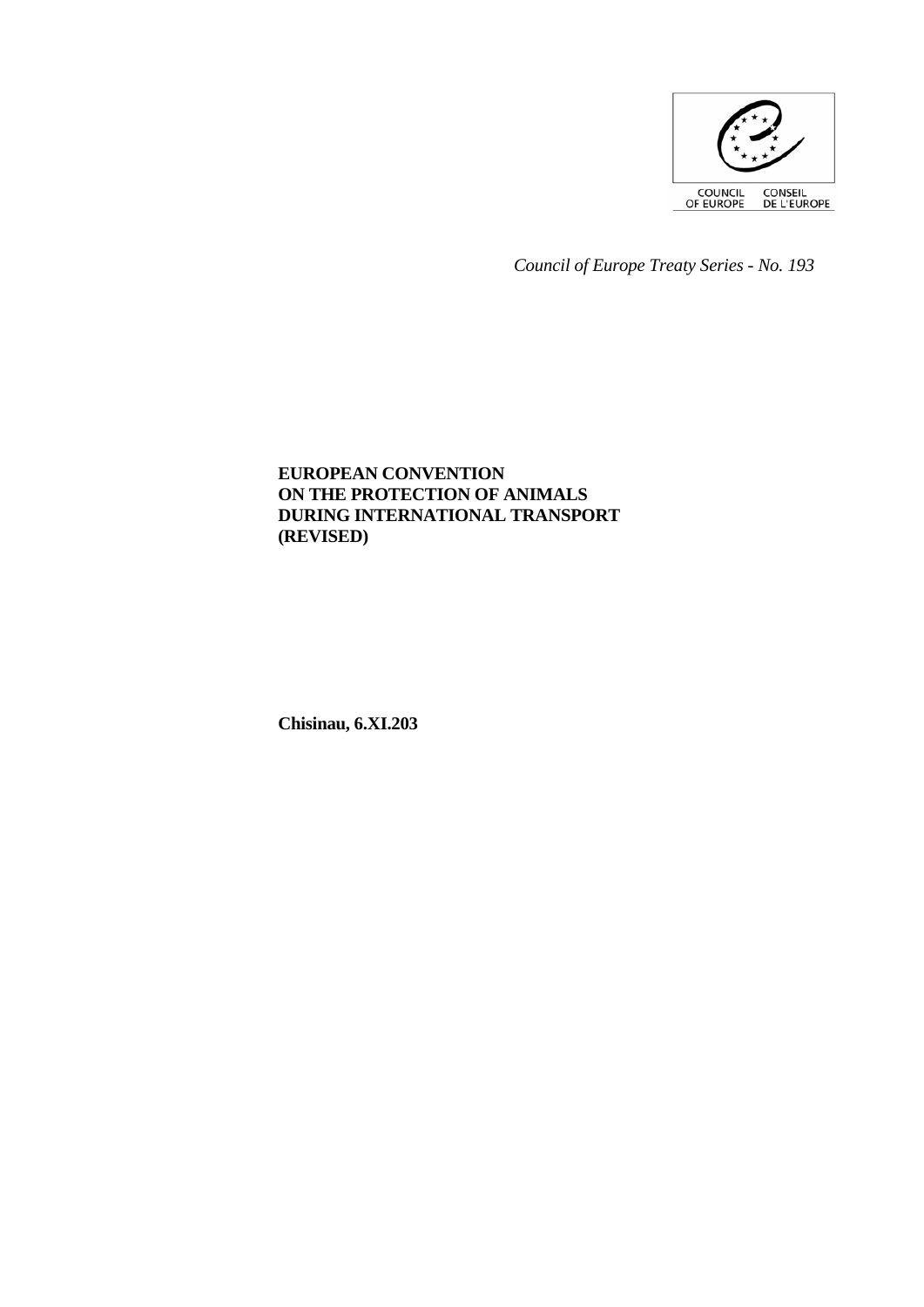The member States of the Council of Europe, signatory hereto,

 Considering that the aim of the Council of Europe is to achieve a greater unity between its members for the purpose of safeguarding and realising the ideals and principles which are their common heritage;

 Aware that every person has a moral obligation to espect all animals and to have due consideration for their capacity for suffering;

Motivated by the desire to safeguard the welfare of animals during transport;

 Convinced that international transport is compatible with the welfare of the animals, provided that the requirements of animal welfare are met;

 Considering, therefore, that where the welfare requirements of the animals cannot be met an alternative to the transport of live animals shall be implemented;

 Considering, however, that in general, for reasons of animal welfare the period during which animals, including animals for slaughter, are transported should be reduced as far as possible;

 Considering that loading and unloading are activities during which injuries and stress are most likely to occur;

 Considering that progress in this respect may be achieved through the adoption of common provisions regarding the international transport of animals,

Have agreed as follows:

## **General principles**

## **Article 1 – Definitions**

- 1 "*International transport*" means any movement from one country to another, but excludes, however, journeys of less than 50 km and movements between member States of the European Community.
- 2 An "*authorised veterinarian*" means a veterinarian nominated by the competent authority.
- 3 "*Person responsible for the transport of the animals*" means the person with overall control over the organisation, carrying out and completion of the whole journey, regardless of whether duties are subcontracted to other parties during transport. Such a person is usually the person who plans, makes arrangements for and defines the conditions to be met by other parties.
- 4 "*Person in charge of the welfare of the animals*" means the person who has direct physical responsibility for the care of the animals during transport. Such a person may be the attendant or the driver of a vehicle if fulfilling the same role.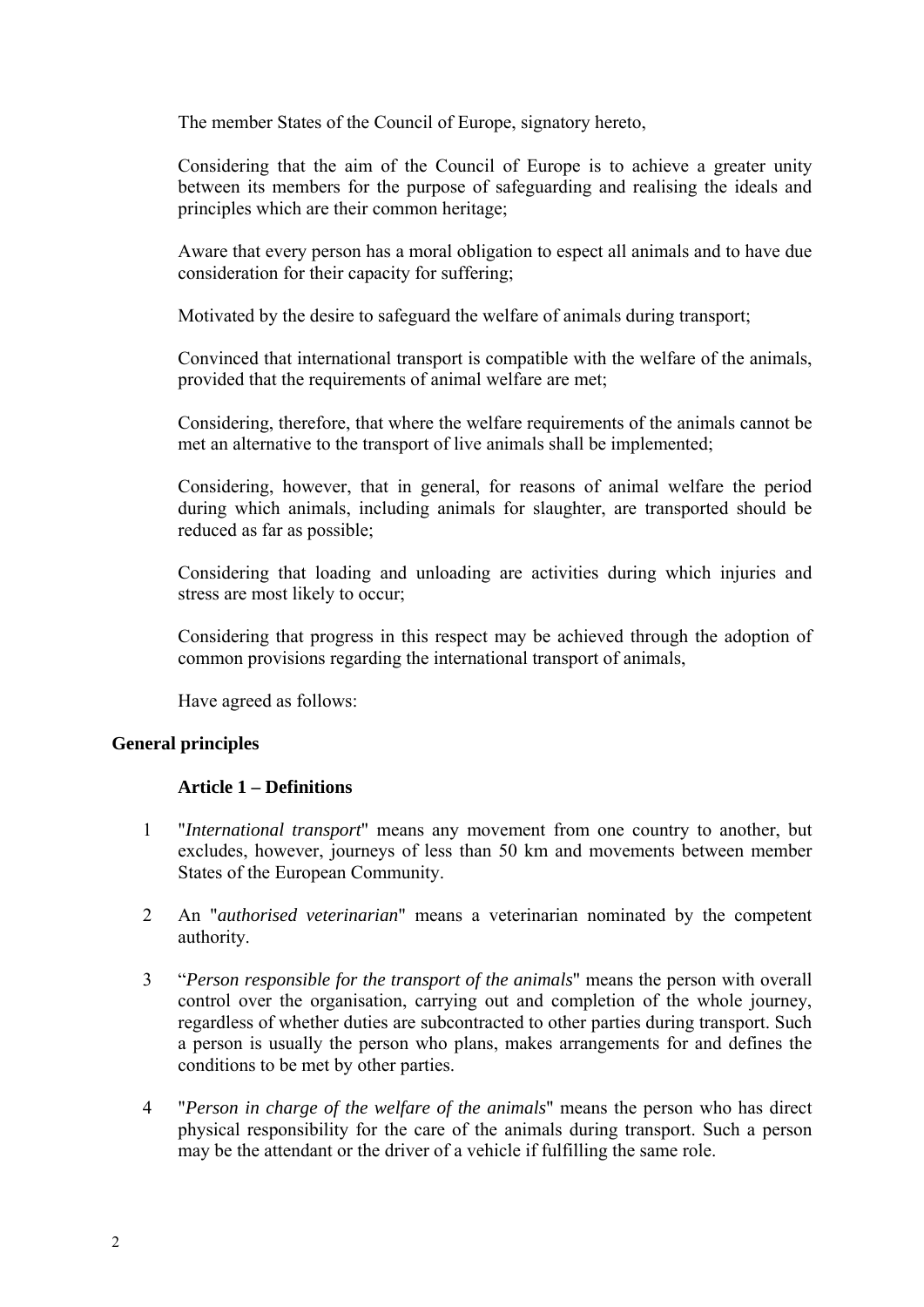- 5 "*Container*" means any crate, box, receptacle or other rigid container used for the transport of animals which is not self**-**propelled and is not a part (whether detachable or not) of a means of transport.
- 6 "*Transporter*", means a natural or legal person transporting animals, either on his own account or for a third party.

## **Article 2 – Species**

- 1 This Convention applies to the international transport of all vertebrate animals.
- 2 With the exception of Article 4, paragraph 1, and Article 9, paragraphs 1 and 2.a*.* and c*.*, the provisions of this Convention do not apply:
	- a where a single animal is accompanied by the person who is responsible for it during transport;
	- b to the transport of pet animals accompanying their owner if not for commercial purposes.

## **Article 3 – Application of the Convention**

- 1 Each Party shall apply the provisions governing the international transport of animals contained in this Convention and be responsible for effective control and supervision.
- 2 Each Party shall take the necessary steps to ensure an effective system of training taking into account the provisions of the present Convention.
- 3 Each Party shall endeavour to apply the relevant provisions in this Convention to animals being transported within its territory.
- 4 The Parties shall provide mutual assistance in applying the provisions of the Convention, in particular by exchanging information, discussing interpretation and notifying problems.

## **Article 4 – Main principles of the Convention**

- 1 Animals shall be transported in a way which safeguards their welfare, including health.
- 2 As far as possible, animals shall be transported without delay to their place of destination.
- 3 At control points, priority shall be given to consignments of animals.
- 4 Animals shall only be detained where this is strictly necessary for their welfare or for disease control purposes. If animals are detained, appropriate arrangements shall be made for their care and, where necessary, their unloading and accommodation.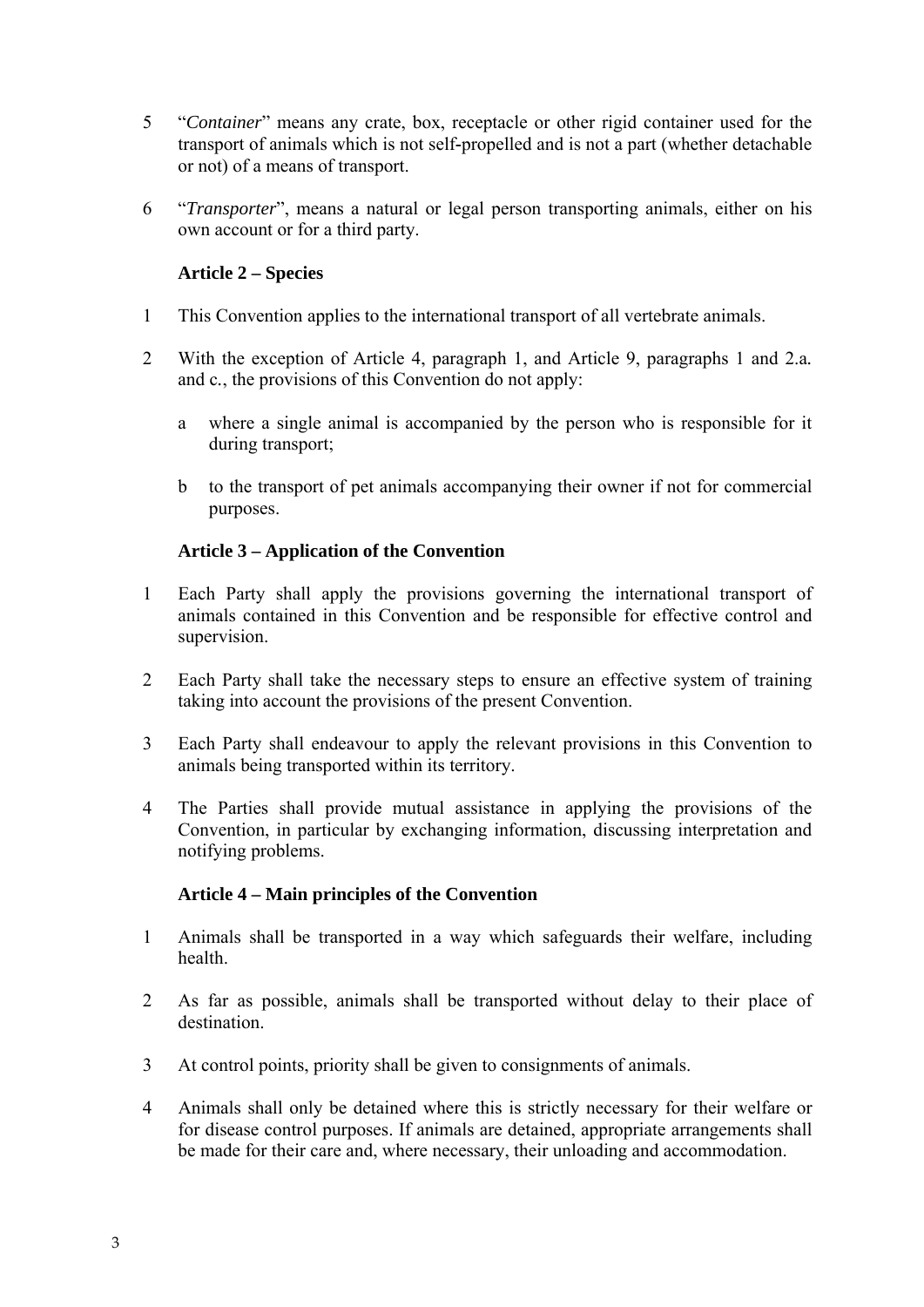- 5 Each Party shall take the necessary measures to avoid or reduce to a minimum the suffering of animals in cases where strikes or other unforeseeable circumstances impede the strict application of the provisions of this Convention in its territory. It will be guided for this purpose by the principles set out in this Convention.
- 6 Nothing in this Convention shall affect the implementation of other instruments concerning sanitary and veterinary control.
- 7 Nothing in this Convention shall affect the liberty of the Parties to adopt stricter measures for the protection of animals during international transport.

### **Article 5 – Authorisation of transporters**

- 1 Each Party shall ensure that transporters transporting animals for commercial purposes are:
	- a registered in a manner enabling the competent authority to identify them rapidly in the event of failure to comply with the requirements of this Convention;
	- b covered by an authorisation valid for international transport granted by the competent authority of the Party in which the transporters are established.
- 2 Each Party shall ensure that the authorisation is granted to transporters who entrust the transport of animals only to personnel who have received proper training on the provisions of this Convention.
- 3 Each Party shall ensure that the above-mentioned authorisation may be suspended or withdrawn where the competent authorities that granted the authorisation are informed that the transporter has repeatedly or seriously violated the provisions of this Convention.
- 4 Where a Party has observed an infringement of this Convention by a transporter registered in another Party to this Convention, the former Party shall communicate details of the infringement observed to the latter.

#### **Design and construction**

#### **Article 6 – Design and construction**

- 1 Means of transport, containers and their fittings shall be constructed, maintained and operated so as to avoid injury and suffering and to ensure the safety of the animals during transport.
- 2 The means of transport or container shall be designed and constructed so as to provide animals with adequate space to stand in their natural position, except for poultry other than day-old chicks.
- 3 The means of transport or container shall be designed and constructed so as to ensure: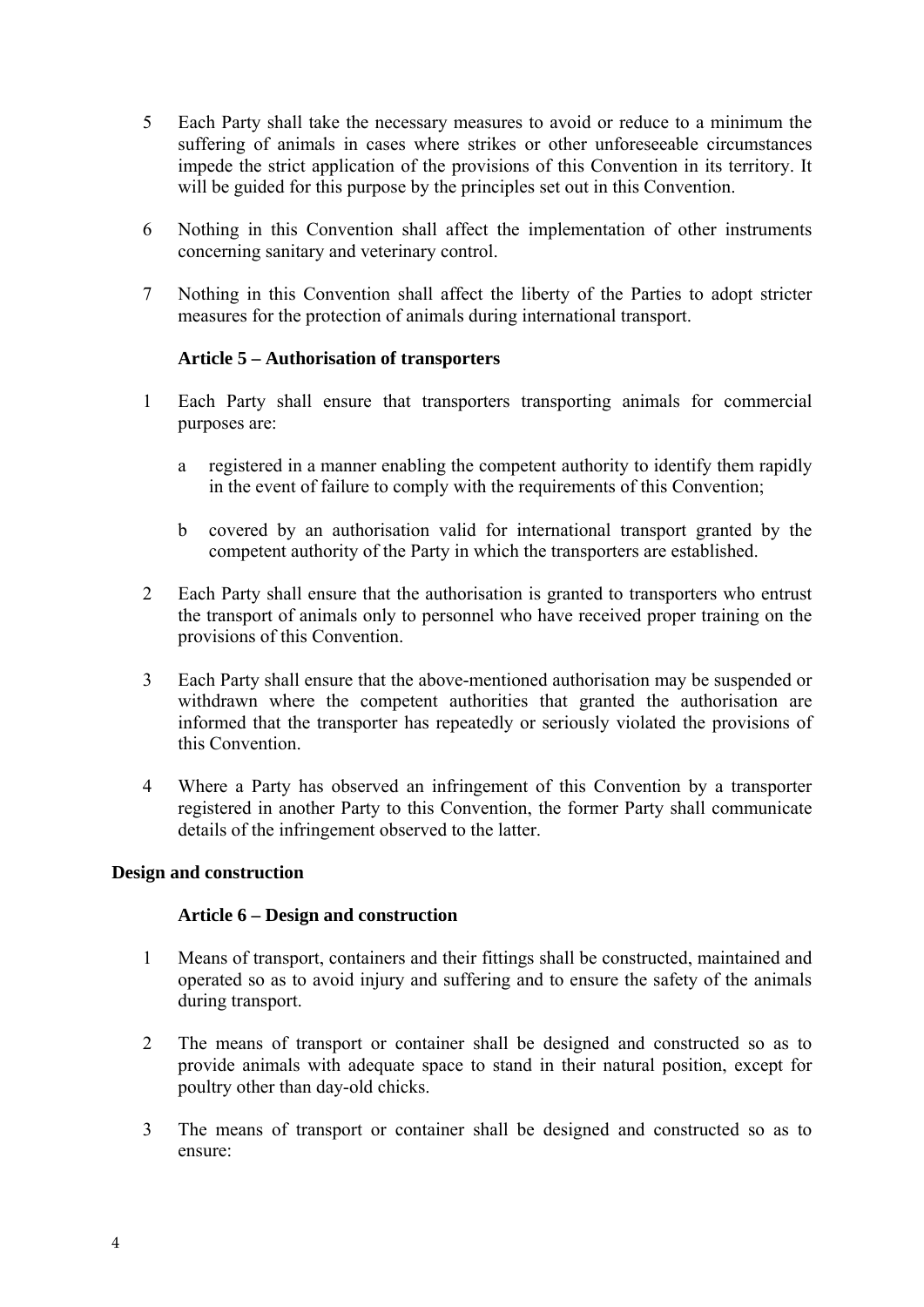- a sufficient clear space above the animals in their natural standing position for effective air circulation;
- b air quality and quantity appropriate to the species transported can be maintained, in particular where animals are carried in a fully enclosed space.
- 4 Means of transport, containers, fittings, etc., shall be strong enough to contain the animals' weight, to prevent them escaping or falling out, to withstand stress due to movement and, where necessary, to contain partitions to protect animals from the motion of the means of transport. Fittings shall be designed for quick and easy operation.
- 5 Partitions shall be of rigid construction, strong enough to withstand the weight of animals being pushed against them and designed so that they do not impede air circulation.
- 6 The means of transport or containers shall be constructed and operated so as to protect animals against inclement weather and adverse changes in weather conditions. In particular, the external roof directly above the animals shall minimise absorption and conduction of solar heat.
- 7 The floor of the means of transport or container shall be anti-slip. Floors shall be designed, constructed and maintained to avoid discomfort, distress and injury to the animals and minimise leakage of urine and faeces. Materials used for floor construction shall be selected so as to minimise corrosion.
- 8 The means of transport or container shall be so designed and constructed as to provide access to the animals to allow them to be inspected, and if necessary watered, fed and cared for.
- 9 When animals need to be tied, appropriate equipment shall be provided in the means of transport.
- 10 Containers in which animals are transported shall be clearly and visibly marked to indicate the presence of live animals, with a sign indicating the top of the container.
- 11 Means of transport, containers and their fittings shall be designed and constructed to allow easy cleaning and disinfection.

## **Preparation for transport**

## **Article 7 – Planning**

- 1 For each journey, the person responsible for the transport of the animals shall be identified so that information on the organisation, carrying out and completion of the transport can be obtained at any time during the journey.
- 2 Where the intended journey time exceeds eight hours for the transport of domestic solipeds and domestic animals of the bovine, ovine, caprine and porcine species, the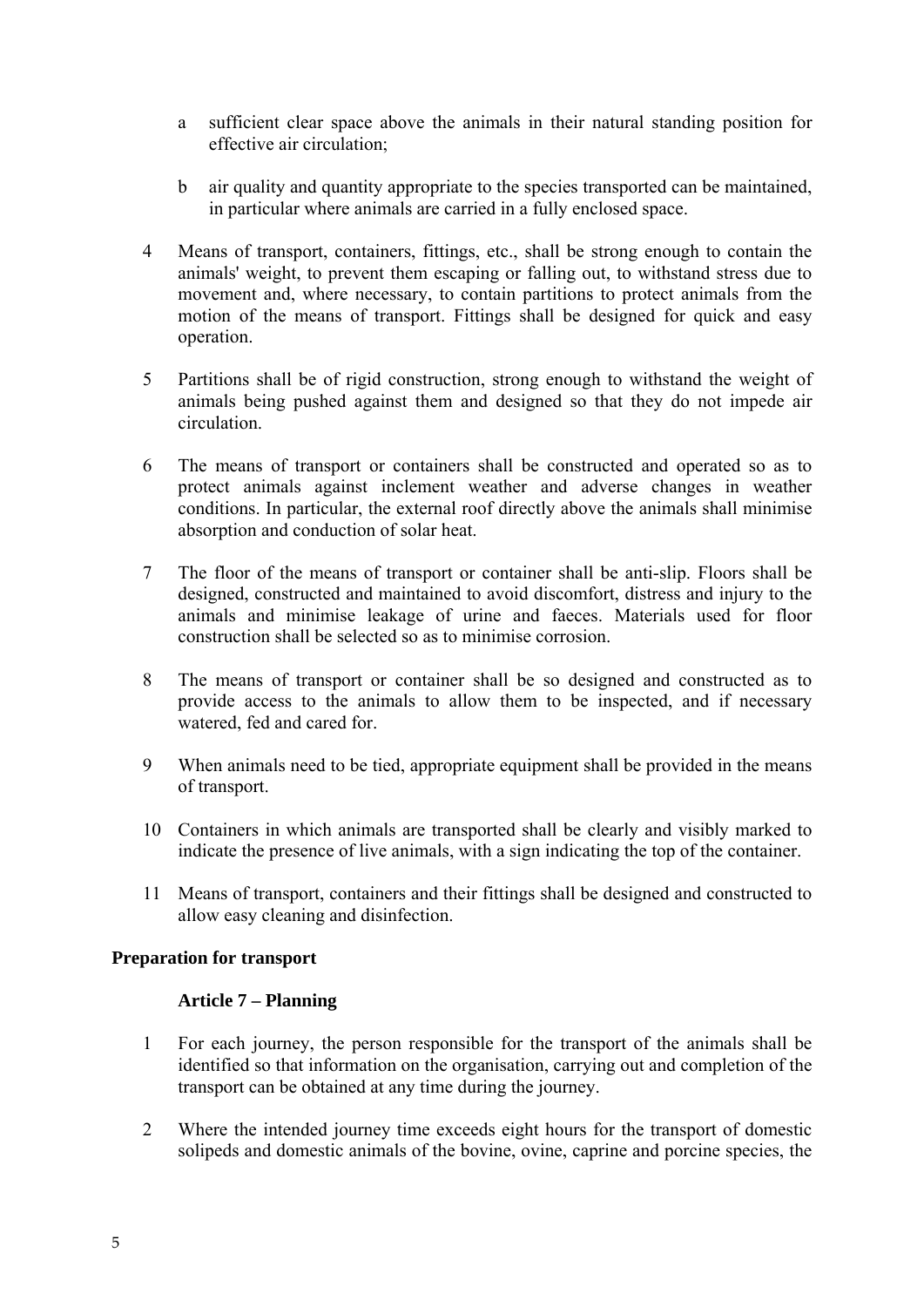person responsible for the transport shall draw up a document specifying the arrangements foreseen for the journey and in particular the following details:

- a identification of the transporter and means of transport;
- b identification of the consignment and accompanying documents (animal species, number of animals, veterinary certificates);
- c the place and country of departure, places of transfer, places where animals are to be unloaded and rested and the place and country of destination.
- 3 The person responsible for the transport shall ensure that the intended journey complies with the respective rules of the countries of departure, transit and destination.
- 4 The person in charge of the welfare of the animals shall immediately record in the document mentioned in paragraph 2 the times and places at which the animals transported have been fed, watered and rested during the journey. This document shall be made available to the competent authority upon request.
- 5 No animal shall be transported unless suitable provisions are made in advance by the person responsible for the transport to safeguard its welfare throughout the journey. Where appropriate, arrangements shall be made to provide water, feed and rest, and any necessary care during the journey and on arrival at the place of destination, and to that end, appropriate notification shall be given in advance.
- 6 To avoid any delay, consignments of animals shall be accompanied by appropriate documentation and, at posts where importation and transit formalities have to be completed, an appropriate person shall be notified as early as possible.
- 7 The person responsible for the transport shall ensure that responsibility for the welfare of the animals during transport is clearly defined, from the time of departure to arrival at the point of destination, including loading and unloading.

## **Article 8 – Attendants**

- 1 In order to ensure the necessary care of the animals throughout the journey, consignments shall be accompanied by an attendant who is in charge of the welfare of the animals. The driver can perform the functions of attendant.
- 2 The attendant shall have received specific and appropriate training or have equivalent practical experience qualifying him/her to handle, transport and take care of animals, including in cases of emergency.
- 3 Exceptions to the provisions of paragraph 1 may be made in the following cases:
	- a where the person responsible for the transport of animals has appointed an agent to care for the animals at appropriate rest, water and feed points;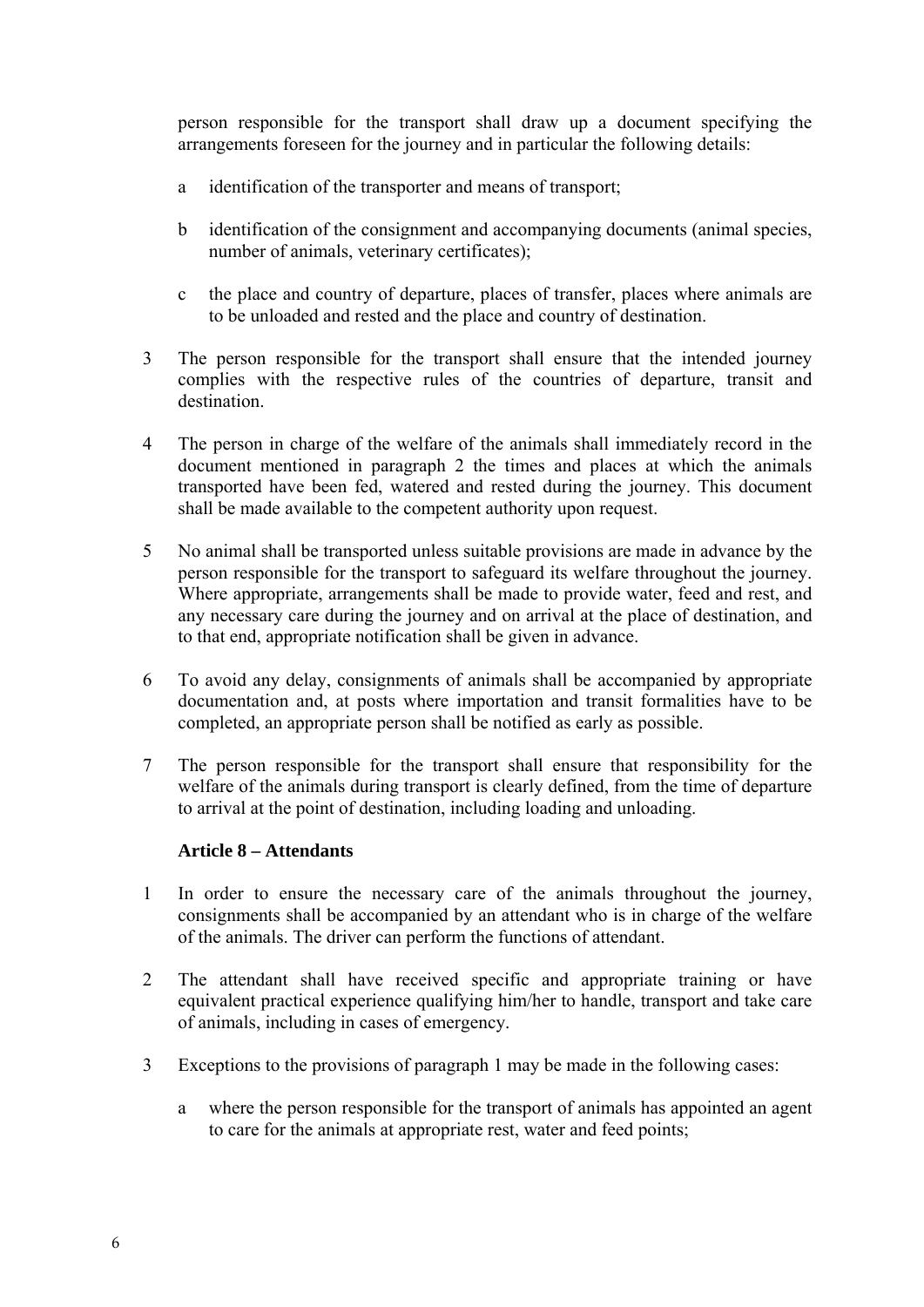b where animals are transported in containers which are securely fastened, adequately ventilated and, where necessary, containing enough water and feed, in dispensers which cannot be tipped over, for a journey of twice the anticipated time.

### **Article 9 – Fitness for transport**

- 1 No animal shall be transported unless it is fit for the intended journey.
- 2 Ill or injured animals shall not be considered fit for transport. However, this provision shall not apply to:
	- a slightly injured or ill animals whose transport would not cause additional suffering;
	- b animals transported for experimental or other scientific purposes approved by the relevant competent authority, if the illness or injury is part of the research programme;
	- c the transport of animals under veterinary supervision for or following emergency treatment
- 3 Special care shall be taken with the transport of animals in advanced stages of pregnancy, those having recently given birth and very young animals:
	- pregnant female mammals shall not be transported during a period at least equal to 10% of the length of gestation before giving birth, nor during at least one week after giving birth;
	- very young mammals shall not be transported before the navel is completely healed.

 If all necessary precautions have been taken, under veterinary advice and on a caseby-case basis, exception can be made by the competent authority for registered mares with a foal at foot going to the stallion after foaling.

 4 Sedatives shall not be used unless strictly necessary to ensure the welfare of the animals and shall only be used following veterinary advice, in accordance with national legislation.

#### **Article 10 – Inspection/Certificate**

- 1 Before animals are loaded for international transport they shall be inspected by an authorised veterinarian of the country where the journey starts, who shall ensure that they are fit for the journey.
- 2 The authorised veterinarian shall issue a certificate which identifies the animals, states that they are fit for the intended journey and, where possible, records the registration number or, where appropriate, the name or other means of identifying the means of transport and the type of transport used.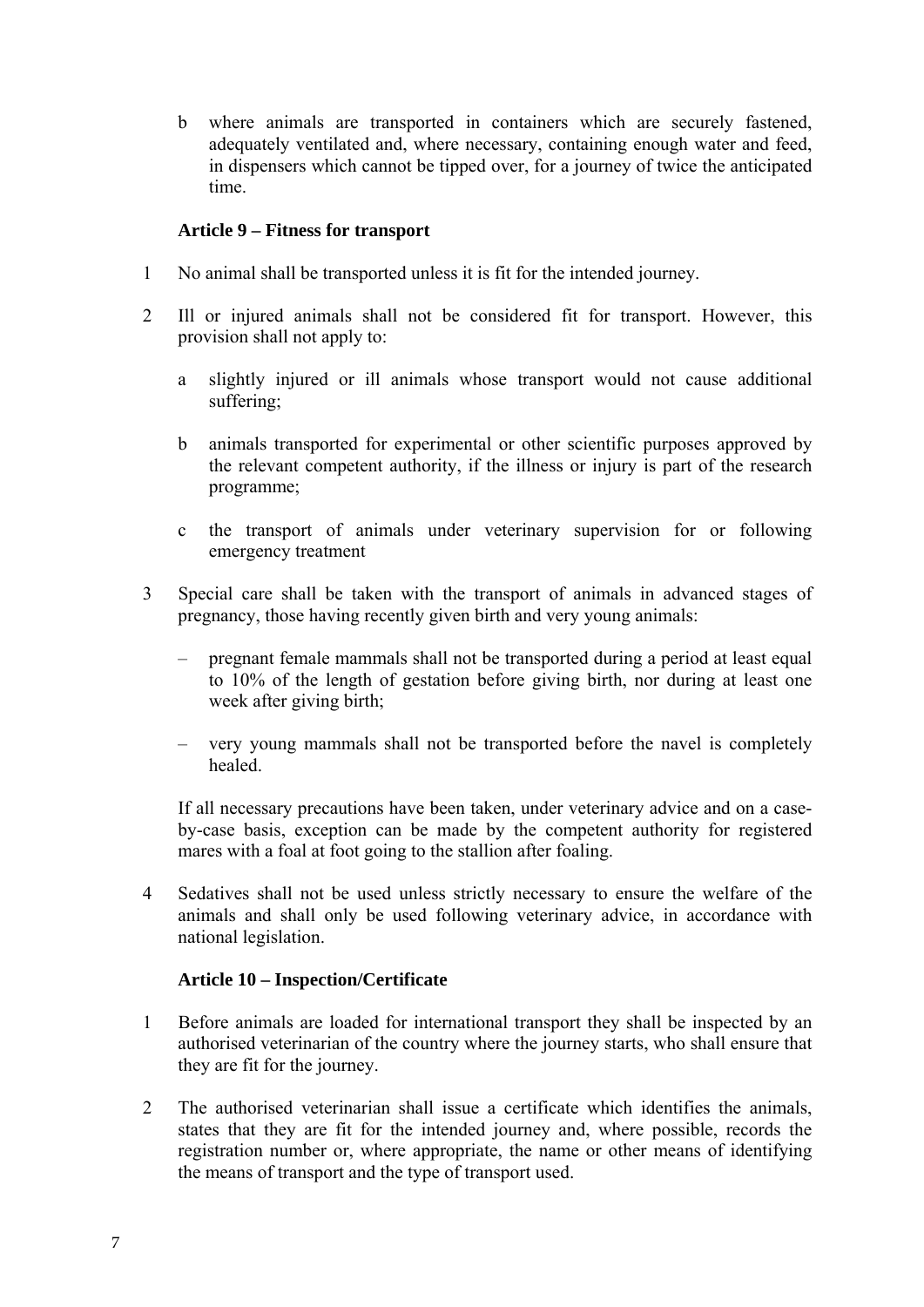3 In certain cases determined by agreement between the Parties concerned, the provisions of this article need not apply.

## **Article 11 – Rest, water and feed prior to loading**

- 1 Animals shall be prepared for the intended journey, be accustomed to the feed to be provided and be able to use the delivery systems for water and feed. They shall be provided with water, feed and a rest period as appropriate.
- 2 In order to reduce the stress of transport, due regard shall be paid to the need of certain categories of animals, such as wild animals, to become acclimatised to the mode of transport prior to the proposed journey.
- 3 Mixing of animals that have not been raised together or are not accustomed to one another shall be avoided as far as possible.

#### **Loading and unloading**

#### **Article 12 – Principles**

- 1 Animals shall be loaded and unloaded in such a way as to ensure that they are not caused injury or suffering.
- 2 Animals shall be loaded so as to ensure that space allowances (floor area and height) and separation requirements are met in accordance with Article 17.
- 3 Animals shall be loaded as close as possible to the time of departure from the place of dispatch.
- 4 On arrival at their destination, the animals shall be unloaded as soon as possible, offered an adequate quantity of water and, if necessary, be fed and allowed to rest.

#### **Article 13 – Equipment and procedures**

- 1 Loading and unloading shall take place using a properly designed and constructed ramp, lift or loading bay except where animals are to be loaded and unloaded in purpose-built containers. Manual lifting is permissible if the animals are small enough, and even desirable in the case of young animals which might have difficulty in negotiating a ramp. All loading and unloading facilities shall be suitable for their purpose, stable and maintained in a good state of repair.
- 2 All ramps and surfaces on which animals walk shall be designed and maintained so as to prevent slipping and their slope shall be minimised as far as possible. Where their slope is steeper than 10°, they shall be fitted with a system, such as provided by foot battens, which ensures that the animals climb or go down without risks or difficulties. The equipment shall be provided with side barriers if necessary.
- 3 The interior of the transport unit shall be well-lit at loading so that the animals can see where they are going, depending upon the specific requirements of the species.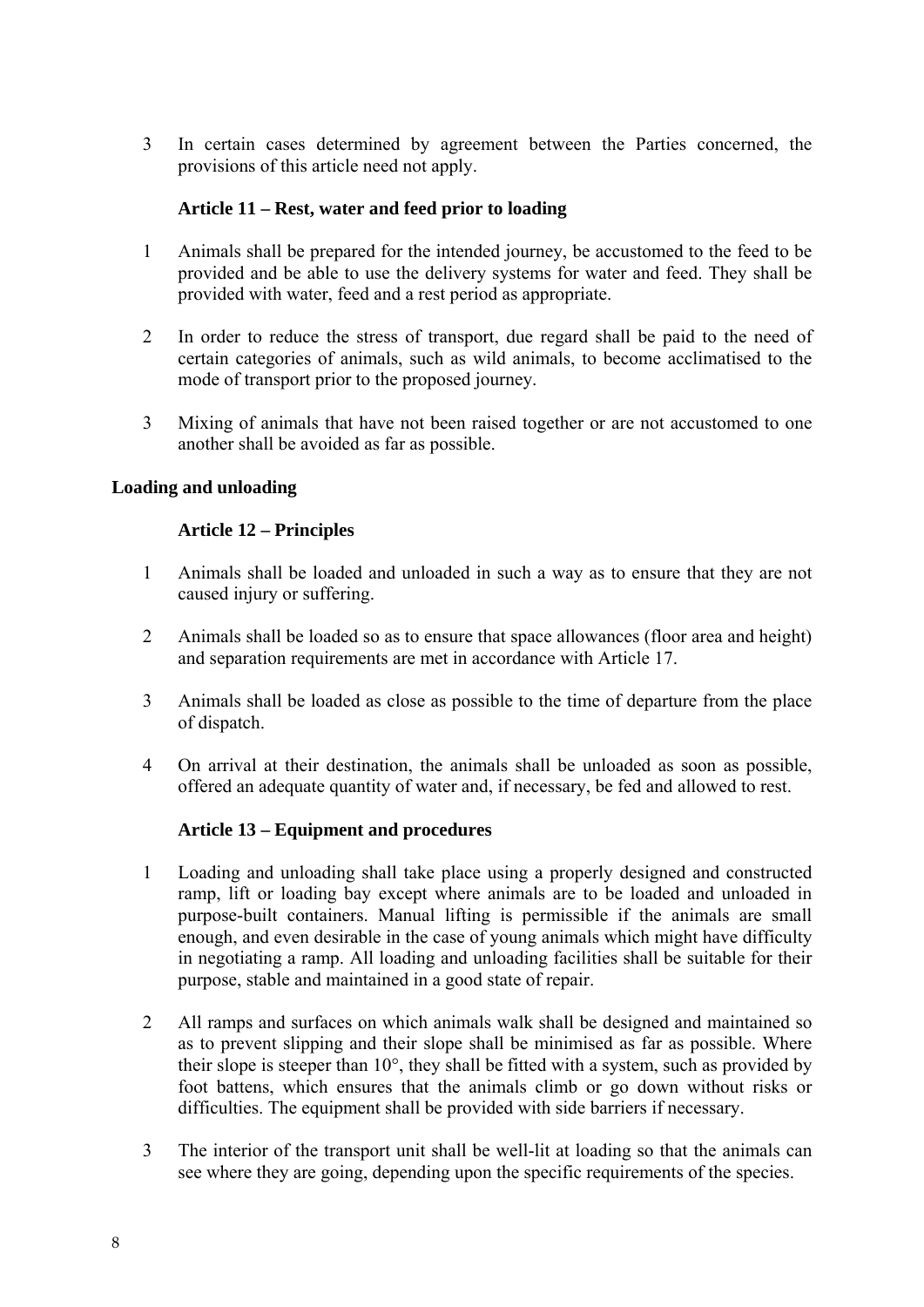- 4 Animals shall be loaded only into a means of transport which has been thoroughly cleaned and, where appropriate, disinfected.
- 5 Goods which are being transported in the same means of transport as animals shall be positioned so that they do not cause injury, suffering or distress to the animals.
- 6 When containers loaded with animals are placed one on top of the other on the means of transport, the necessary precautions shall be taken to avoid urine and faeces falling on the animals placed underneath.

## **Article 14 – Handling**

- 1 Animals shall be handled calmly and gently in order to reduce unrest and agitation to a minimum, and in order to protect the animals from avoidable pain, distress and injury.
- 2 Noise, harassment and the use of excessive force during loading and unloading shall be avoided. Animals shall not be struck, nor shall pressure be applied to any particularly sensitive part of the body. In particular, animals' tails shall not be crushed, twisted or broken and their eyes shall not be grasped. Animals shall not be punched or kicked.
- 3 Animals themselves shall not be suspended by mechanical means, lifted or dragged by the head, ears, horns, antlers, legs, tail or fleece, or in any other painful way.
- 4 Instruments intended for guiding animals shall be used on animals solely for that purpose. The use of instruments which administer electric shocks shall be avoided as far as possible. In any case, these instruments shall only be used for adult bovine animals and adult pigs which refuse to move, and only when they have room ahead of them in which to move. Shocks shall last no longer than one second, be adequately spaced, and shall only be applied to the muscles of the hindquarters. Shocks shall not be used repeatedly if the animal fails to respond.
- 5 Persons handling animals shall not use prods or other implements with pointed ends. Sticks or other implements intended for guiding animals shall only be used provided they can be applied to the body of an animal without causing it injury or suffering.

## **Article 15 – Separation**

- 1 Animals shall be separated during transport where injury or suffering is likely to occur if they are mixed. This shall apply in particular to:
	- a animals of different species;
	- b animals hostile to each other;
	- c animals of significantly different sizes or ages;
	- d uncastrated adult males;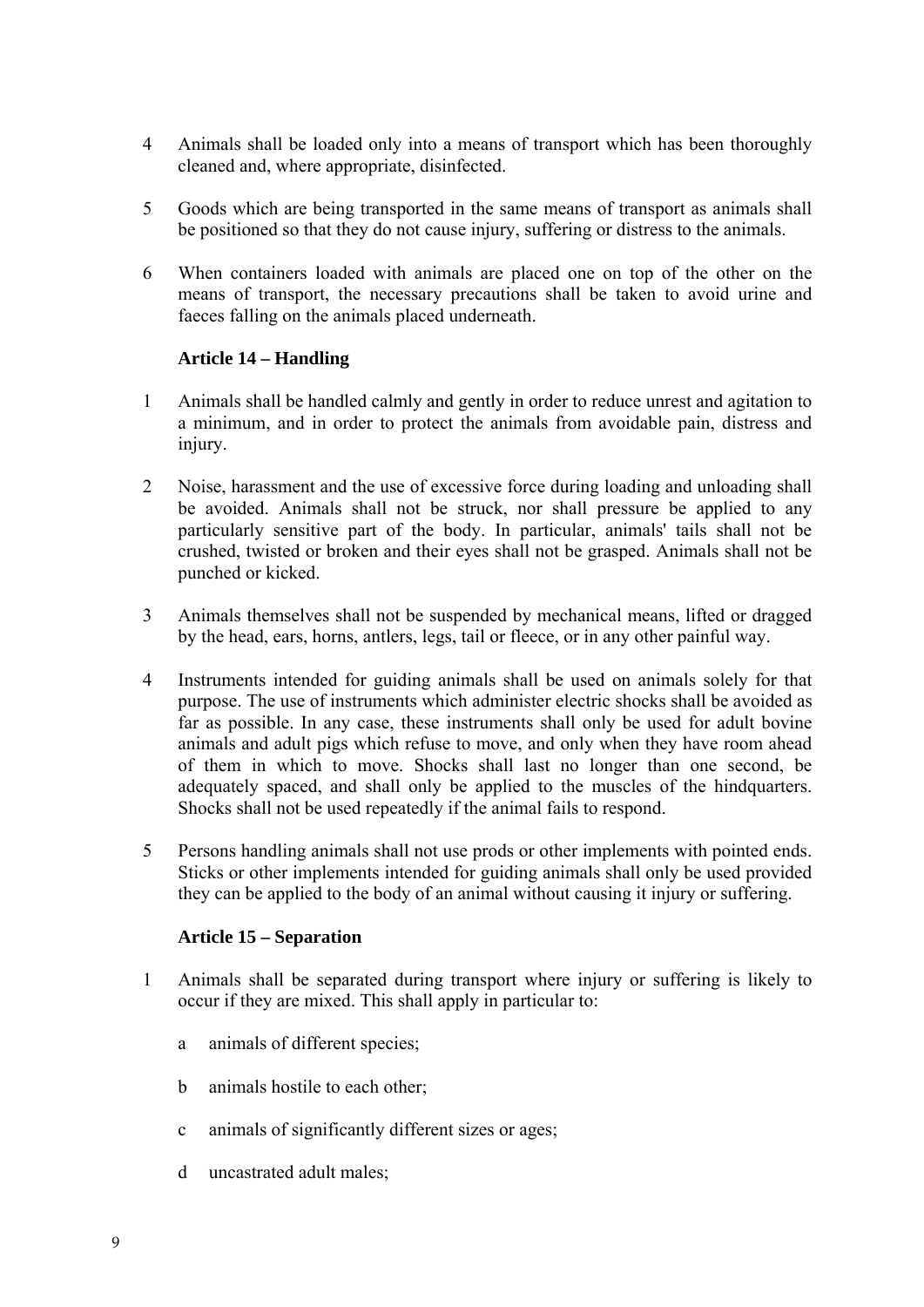- e tied and untied animals.
- 2 The provisions of paragraph 1 shall not apply where the animals have been raised in compatible groups, are accustomed to each other, where separation will cause distress or where females are accompanied by dependent young.

### **Transport practices**

### **Article 16 – Floors and bedding**

 The floor surfaces of means of transport or containers shall be maintained so as to minimise the risk of slipping and leakage of urine and faeces. An appropriate bedding which absorbs urine and faeces and which provides an adequate resting material shall cover the floor of the means of transport or containers, unless an alternative method is used that provides at least the same advantages to the animals.

### **Article 17 – Space allowances (floor area and height)**

 1 Animals shall be provided with adequate space to stand in their natural position in the means of transport or container. Space to lie down at the same time shall be provided unless the technical protocol or special conditions for the protection of animals require otherwise.

 A technical protocol, drawn up in accordance with Article 34 of this Convention, shall determine the minimum space allowances for animals.

- 2 To prevent injury by excessive movement, partitions shall be used to sub-divide large groups of animals or subdivide a pen which contains fewer animals than its normal capacity, which otherwise would have too much space.
- 3 Partitions shall be appropriate to the size and species of the animals, and shall be positioned, secured and maintained so as to prevent injury or suffering to the animals.

## **Article 18 – Tying of animals**

 When animals are tied, the ropes, the tethers or other means used shall be strong enough not to break during normal transport conditions, and long enough to allow the animals, if necessary, to lie down and to eat and drink. They shall be designed in such a way as to eliminate any danger of strangulation or injury. Animals shall not be tied by the horns, antlers, legs, nose-rings nor be transported having their legs tied together. Animals shall be tied only with devices allowing them to be quickly released.

## **Article 19 – Ventilation and temperature**

 1 Sufficient ventilation shall be provided to ensure that the needs of the animals are fully met, taking into account in particular the number and type of the animals to be transported and the expected weather conditions during the journey.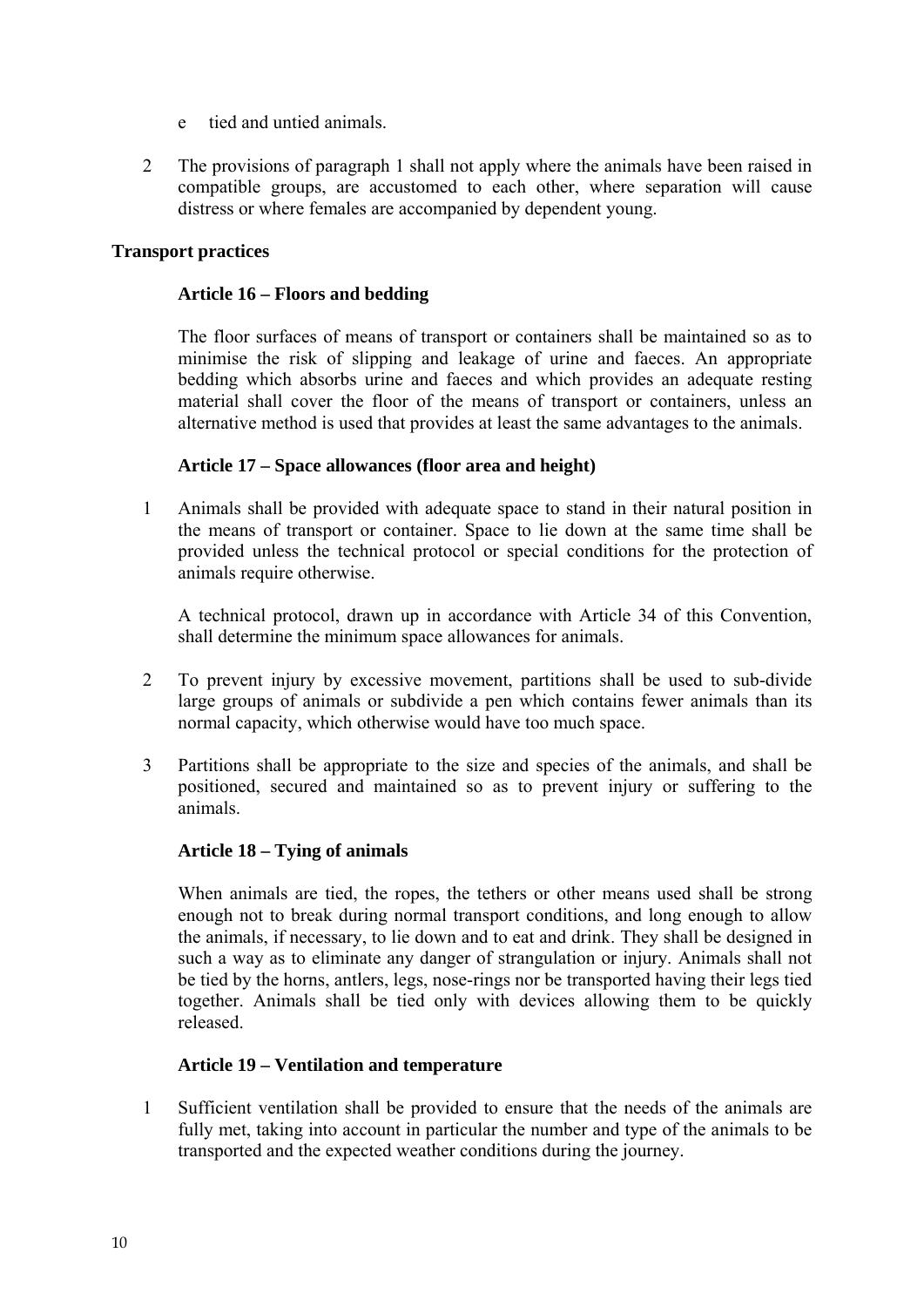- 2 Containers shall be stowed in a way which does not impede their ventilation.
- 3 Where animals are to be transported in adverse conditions of temperature and humidity, suitable arrangements shall be taken to safeguard their welfare.

### **Article 20 – Water, feed and rest**

- 1 During transport, animals shall be offered water, feed and the opportunity to rest as appropriate to their species and age, at suitable intervals.
- 2 A technical protocol, drawn up in accordance with Article 34 of this Convention, will determine the maximum travelling times and minimum watering and feeding intervals and resting periods.
- 3 Water and feed shall be of good quality and presented to the animals in a way which minimises contamination.

### **Article 21 – Females in lactation**

 Lactating females not accompanied by their offspring shall not be transported for long periods. However, where this is unavoidable, they shall be milked shortly before loading and at intervals of not more than twelve hours during the course of a journey.

### **Article 22 – Lighting**

 The means of transport shall be equipped with a means of lighting, fixed or portable, sufficient for general inspection of the animals and where this is necessary during transport and for watering and feeding.

#### **Article 23 – Containers**

- 1 During transport and handling, containers shall always be kept upright and severe jolts or shaking shall be minimised.
- 2 Containers shall be secured so as to prevent their displacement by the motion of the means of transport.

#### **Article 24 – Care during transport**

 The person in charge of the welfare of the animals shall take every opportunity to check them and to administer, if necessary, the appropriate care*.*

#### **Article 25 – Emergency and casualty care during transport**

 Animals that fall ill or are injured during transport shall receive first-aid care as soon as possible; if necessary, they shall be given appropriate veterinary treatment or be killed in a way which does not cause them any additional suffering.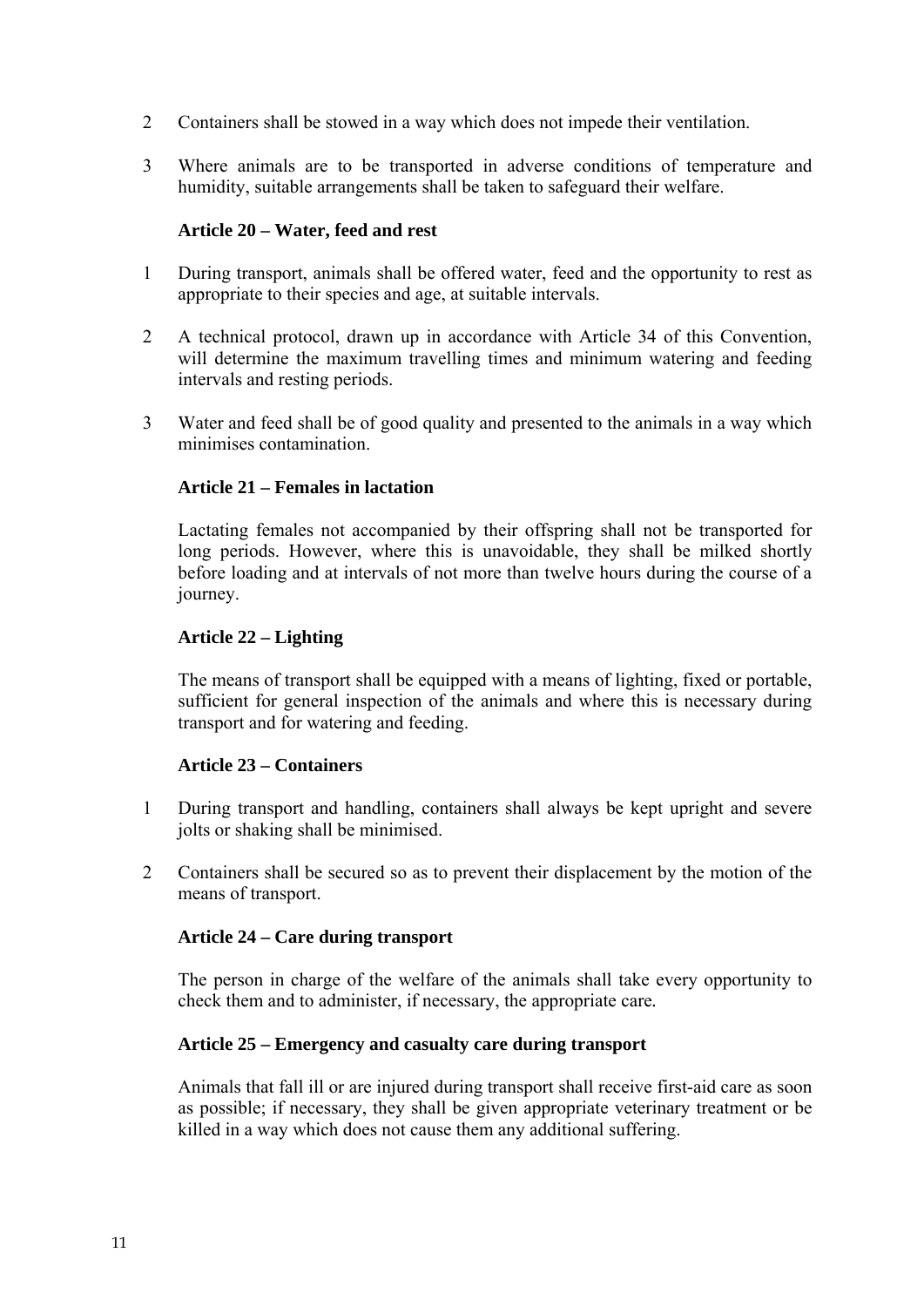### **Special provisions**

### **Article 26 – Special provisions for transport by rail**

- 1 Any railway wagon used in the transport of animals shall be marked to indicate the presence of live animals. Unless the animals are transported in containers, the inside walls of the railway wagon shall be of suitable material, completely smooth and fitted with rings or bars, at a suitable height, to which the animals may be attached.
- 2 Where they are not transported in individual boxes, solipeds shall be tied in such a way that they are all facing the same side of the railway wagon or tied facing each other. However, foals and unbroken animals shall not be tied.
- 3 Large animals shall be loaded in such a way as to allow an attendant to move between them.
- 4 When assembling trains and during all other movement of railway wagons every precaution shall be taken to avoid jolting a wagon containing animals.
- 5 Every opportunity shall be taken to check the animals, as provided for in Article 24 of this Convention, whenever the railway wagons stop or weather conditions change.

### **Article 27 – Special provisions for transport by road**

- 1 Vehicles in which animals are transported shall be clearly and visibly marked to indicate the presence of live animals.
- 2 Vehicles shall be driven in a way which ensures smooth acceleration, deceleration and turning.
- 3 Vehicles shall carry suitable equipment for loading and unloading in compliance with Article 13 of this Convention.
- 4 Every opportunity shall be taken to check the animals in the vehicle, as provided for in Article 24 of this Convention, whenever the vehicle stops or weather conditions change.

### **Article 28 – Special provisions for transport by water (except roll-on/roll-off vessels)**

- 1 So as to ensure that the welfare requirements of the animals transported are met, the competent authority of the country where loading takes place shall inspect before loading is allowed:
	- a purpose-built or converted livestock vessels;
	- b arrangements on other vessels where the animals are to be transported.
- 2 An alarm shall be fitted to detect any power failure in the forced ventilation system.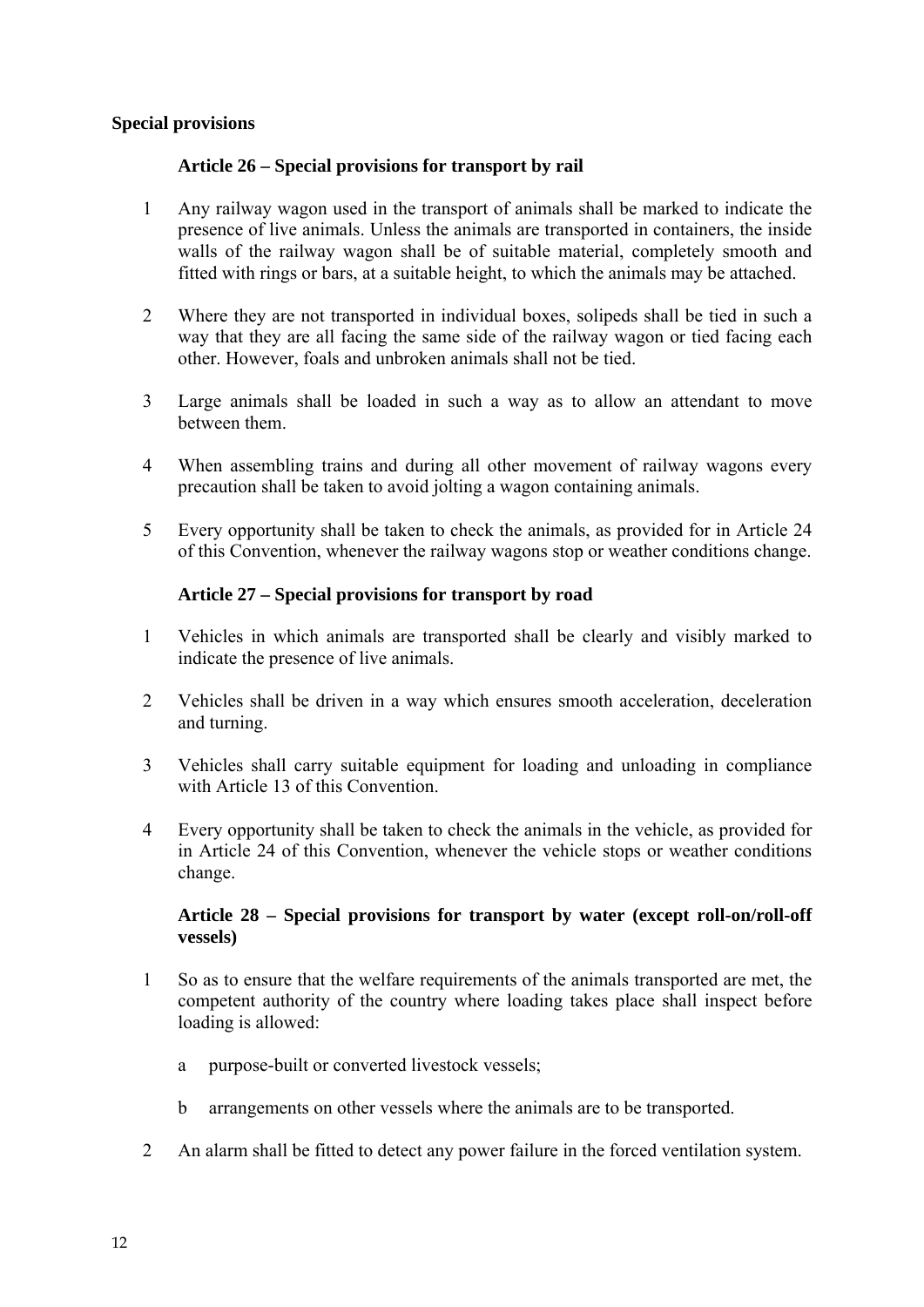An adequate secondary source of power, clearly separated from the primary source, shall be provided to ensure that appropriate forced ventilation is maintained.

- 3 Animals shall not be transported on open decks unless in containers or other structures, giving adequate protection from sea water.
- 4 Where animals are walked on and off the vessel, suitable gangways, ramps and walkways shall be provided between the quayside and the vessel's livestock decks.
- 5 Loading and unloading of animals onto or off livestock vessels shall be supervised by an authorised veterinarian.
- 6 Animal accommodation, ramps and passageways shall be adequately lit at loading and unloading so that the animals can see where they are going, depending upon the specific requirements of the species.
- 7 All pens, stalls and containers shall be directly accessible for both the animals and attendants.
- 8 Passageways for animals shall be appropriate for the species to be transported, in particular they shall not have sharp edges, and sharp corners and protrusions shall be minimised.
- 9 All parts of the vessel where animals are accommodated shall be provided with facilities which ensure effective drainage and shall be kept in a good sanitary condition.
- 10 Supplies of clean fresh water, wholesome feed and appropriate bedding, sufficient for the animals' needs and considering the length of the sea journey, shall be carried on the vessel.
- 11 Reserve supplies of water, and in the case of long journeys, feed and bedding for the animals shall be carried in case of unforeseen delays.
- 12 Supplies of feed and bedding shall be stored so as to ensure that they are kept in a dry state, and protected from the weather and the sea. The storage of feed and bedding shall not interfere with ventilation, lighting and drainage systems, or passageways.
- 13 Drinking and feeding equipment appropriate to the number, size and species of the animals shall be provided.
- 14 Provisions shall be made for isolating animals which become ill or injured during the journey.
- 15 In case of emergency, it shall be possible to kill an animal in accordance with the provisions laid down in Article 25 of this Convention. To that end, a means of killing suitable to the species shall be available.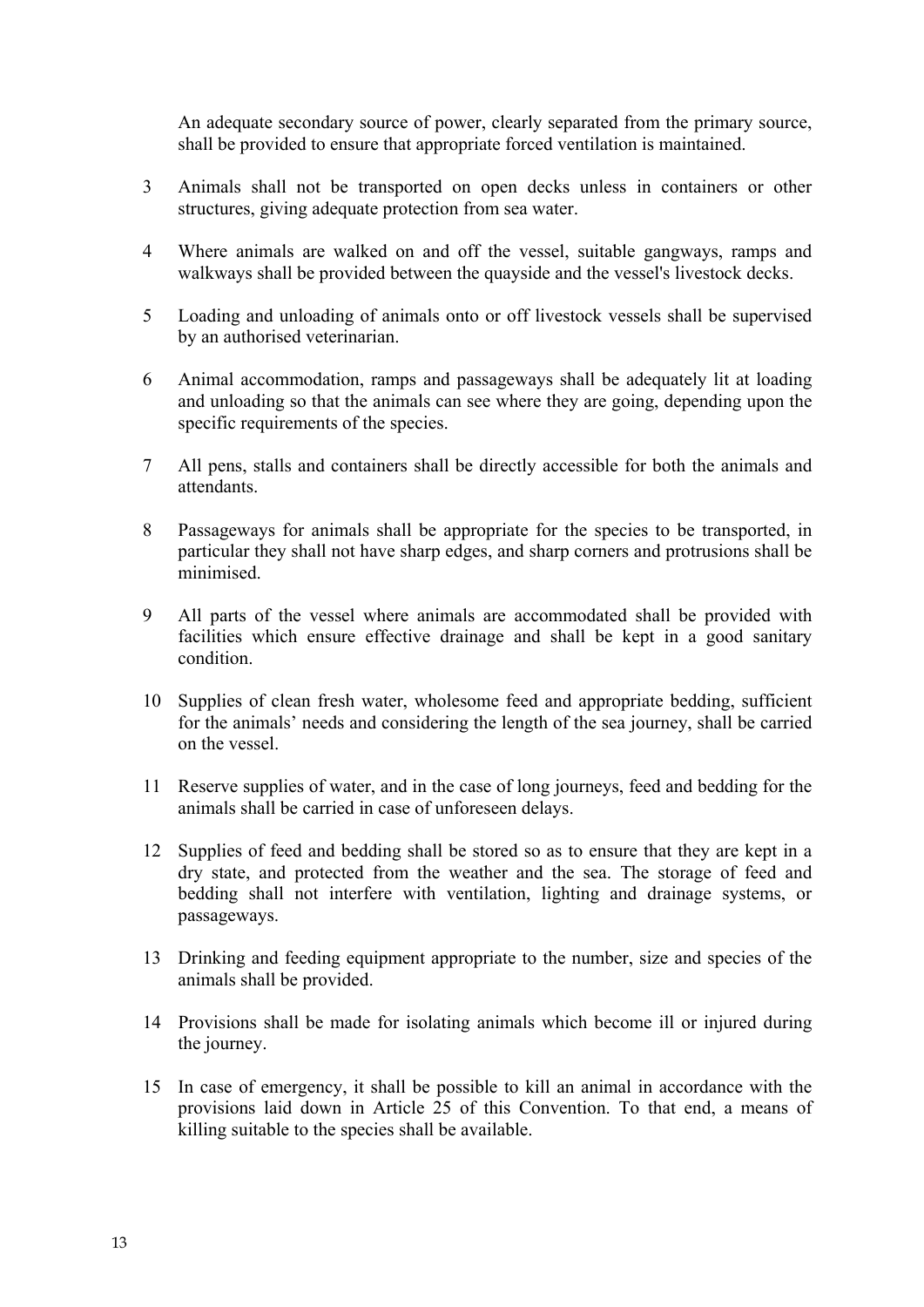### **Article 29 – Special provisions for transport in road vehicles or rail wagons on roll-on/roll-off vessels**

- 1 Where animals are transported in road vehicles or rail wagons on board roll-on/rolloff vessels, especially in the enclosed decks, special care shall be taken to ensure that sufficient ventilation is provided for the animals throughout the journey. Road vehicles and rail wagons shall be stowed so that the animals obtain maximum benefit from fresh air inlets.
- 2 The person in charge of the welfare of the animals shall have access to them so that they can be inspected and, if necessary, cared for, watered and fed during the journey.
- 3 Road vehicles, rail wagons and containers shall be equipped with a sufficient number of adequately designed, positioned and maintained securing points enabling them to be securely fastened to the vessel. Road vehicles, rail wagons and containers shall be secured to the ship before the start of the sea journey to prevent them being displaced by the motion of the vessel.
- 4 Road vehicles and rail wagons containing animals shall only be transported on the open deck of a vessel in a position that provides adequate protection from sea water, taking account of the protection which the road vehicle or rail wagon itself provides.
- 5 An alarm shall be fitted to detect any power failure in the forced ventilation system of the vessel. An adequate secondary source of power shall be provided to ensure that appropriate forced ventilation is maintained.
- 6 Arrangements shall be made to supply the animals with fresh water and feed in case of unforeseen delays or if otherwise necessary.
- 7 In case of emergency, if transport lasts more than two hours, it shall be possible to kill an animal in accordance with the provisions laid down in Article 25 of this Convention. To that end, a means of killing suitable to the species shall be available.

## **Article 30 – Special provisions for transport by air**

- 1 No animals shall be transported in conditions where air quality, temperature and pressure cannot be maintained within an appropriate range during the entire journey.
- 2 The commander shall be advised of the species, location and quantity of all live animals aboard the aircraft, together with any action required. For animals in accessible cargo compartments, the commander shall be notified of any irregularity relating to the animals as soon as possible.
- 3 Animals shall be loaded in the aircraft as close as possible to the aircraft's planned time of departure.
- 4 Drugs shall only be used when a specific problem exists and shall be administered by a veterinarian or by another competent person who has been instructed in their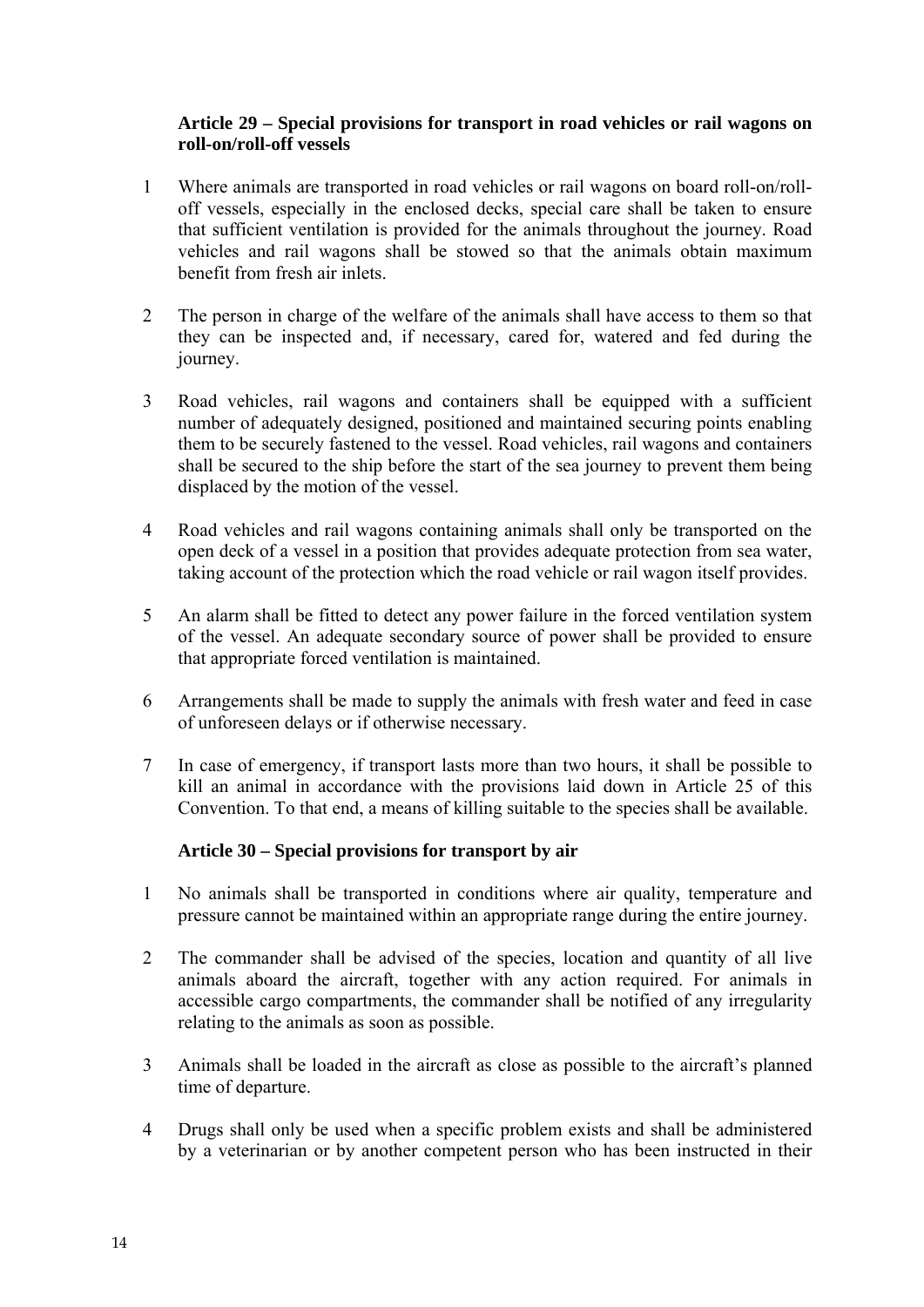use. The commander shall be informed as soon as possible of any drugs administered in flight.

- 5 In the case of emergency and where an attendant has access to the animals, in accordance with Article 25 of this Convention, a means of sedation and/or euthanasia, suitable to the species, shall be available and only used with the agreement of the commander.
- 6 The attendant shall be briefed on the in-flight communication procedure prior to flight departure and be able to effectively communicate with the crew.

### **Multilateral consultations**

### **Article 31 – Multilateral consultations**

- 1 The Parties shall, within five years from the entry into force of this Convention and every five years thereafter, or more frequently if a majority of the Parties should so request, hold multilateral consultations within the Council of Europe.
- 2 These consultations shall take place at meetings convened by the Secretary General of the Council of Europe.
- 3 Each Party shall have the right to appoint one or more representatives to participate in these consultations. The Parties shall communicate the name(s) of their representative(s) to the Secretary General of the Council of Europe at least one month before each meeting. Each Party shall have the right to vote. Each State which is Party to the Convention shall have one vote.
- 4 Within the areas of its competence, the European Community, on becoming Party to the Convention, shall exercise its right to vote with a number of votes equal to the number of its member States which are Parties to this Convention; the European Community shall not exercise its right to vote in cases where the member States concerned exercise theirs, and conversely.
- 5 The Parties may seek the advice of experts. They may, on their own initiative or at the request of the body concerned, invite any international or national, governmental or non-governmental body technically qualified in the fields covered by this Convention to be represented by an observer at one or part of one of its consultations. The decision to invite such experts or bodies shall be taken by a majority of two-third of the votes cast.
- 6 After each consultation, the Parties shall submit to the Committee of Ministers of the Council of Europe a report on the consultation and the functioning of the Convention.
- 7 Subject to the provisions of this Convention, the Parties shall draw up the rules of procedure for the consultations.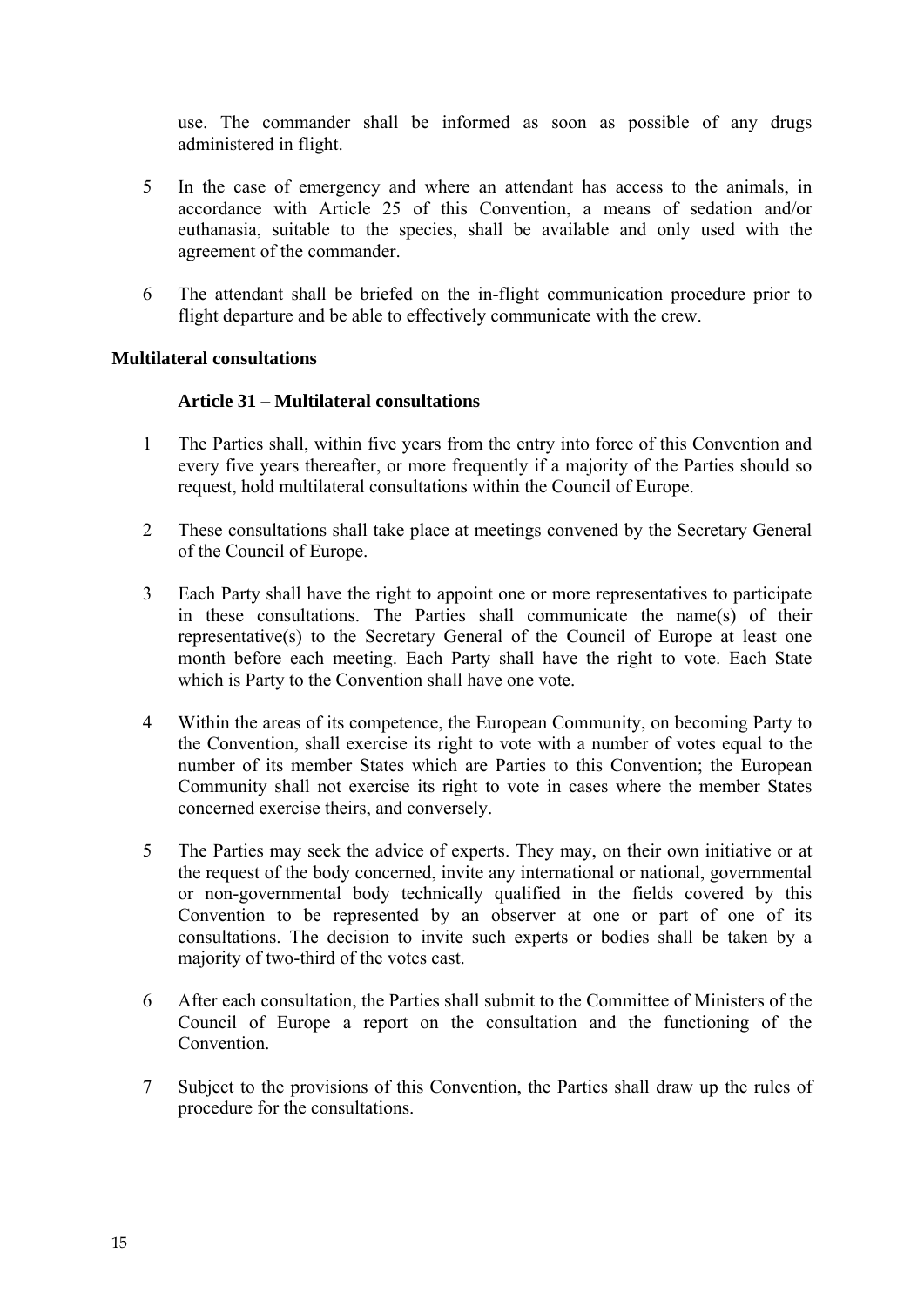### **Article 32 – Functions of multilateral consultations**

 Within the framework of multilateral consultations, the Parties shall be responsible for following the application of this Convention. They may in particular:

- a prepare technical protocols to this Convention in accordance with the provisions of Article 34;
- b suggest any necessary modifications to this Convention and examine those proposed in accordance with the provisions of Article 35;
- c examine, at the request of one or more Parties, questions concerning the interpretation of this Convention;
- d make recommendations to the Committee of Ministers concerning States to be invited to accede to this Convention.

### **Technical protocols**

## **Article 33 – Object**

 The Parties shall adopt technical protocols to this Convention concerning space allowances (Article 17) and water, feed and rest (Article 20). They may also adopt other technical protocols with a view to establishing technical norms for the implementation of the provisions contained in this Convention.

### **Article 34 – Adoption and entry into force**

- 1 A technical protocol shall be adopted by a two-thirds majority of the votes cast, and then forwarded to the Committee of Ministers for approval. After its approval, this text shall be forwarded to the Parties for acceptance.
- 2 A technical protocol shall enter into force, in respect of those Parties which have accepted it, on the first day of the month following the expiration of a period of one month after the date on which three Parties, including at least two member States of the Council of Europe, have informed the Secretary General that they have accepted it. In respect of any Party which subsequently accepts it, the protocol shall enter into force on the first day of the month following the expiration of a period of one month after the date on which that Party has informed the Secretary General of its acceptance.
- 3 For the purpose of preparing technical protocols, the Parties shall follow developments in scientific research and new methods in animal transport.

## **Article 35 – Amendments**

 1 Any amendment to a technical protocol to this Convention, proposed by a Party or by the Committee of Ministers, shall be communicated to the Secretary General of the Council of Europe and forwarded by him or her to the member States of the Council of Europe, to the European Community and to any non-member State which has acceded to, or has been invited to accede to this Convention in accordance with the provisions of Article 38.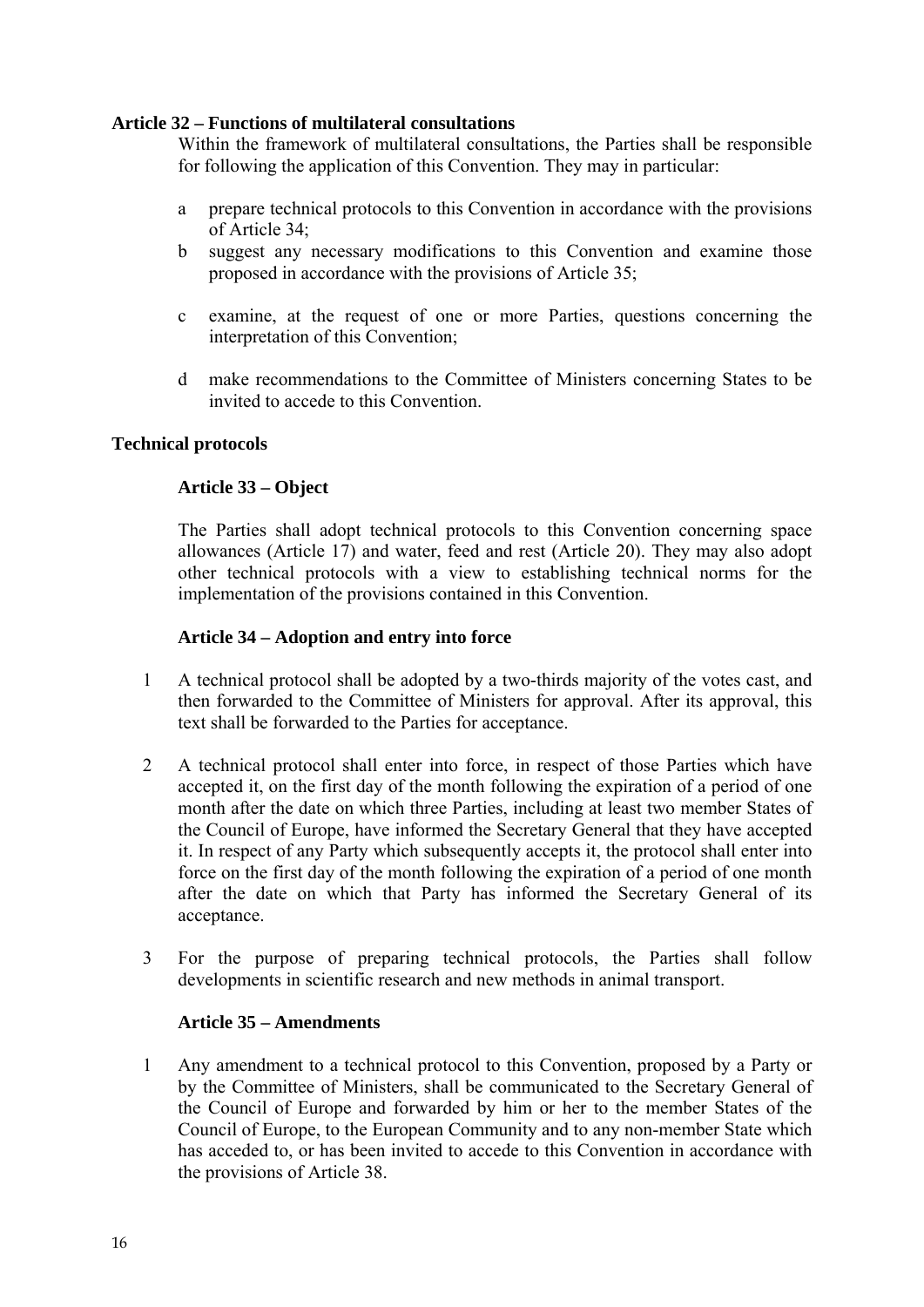- 2 Any amendment proposed in accordance with the provisions of the preceding paragraph shall be examined not less than six months after the date of forwarding by the Secretary General at a multilateral consultation, where it may be adopted by a two-thirds majority of the Parties. The text adopted shall be forwarded to the Parties.
- 3 On the first day of the month following the expiration of a period of eighteen months after its adoption by the multilateral consultation, unless more than one-third of the Parties have notified objections, any amendment shall enter into force for those Parties which have not notified objections.

### **Settlement of disputes**

### **Article 36 – Settlement of disputes**

- 1 In case of a dispute regarding the interpretation or the application of the provisions of this Convention, the competent authorities of the Parties concerned shall consult with each other. Each Party shall communicate to the Secretary General of the Council of Europe the names and addresses of their competent authorities.
- 2 If the dispute has not been settled by this means, it shall, at the request of one or other of the parties to the dispute, be referred to arbitration. Each party shall nominate an arbitrator and the two arbitrators shall nominate a referee. If one of the two parties to the dispute has not nominated its arbitrator within the three months following the request for arbitration, he shall be nominated at the request of the other party to the dispute by the President of the European Court of Human Rights. If the latter is a national of one of the parties to the dispute, this duty shall be carried out by the Vice-President of the Court or, if the Vice-President is a national of one of the parties to the dispute, by the most senior judge of the Court not being a national of one of the parties to the dispute. The same procedure shall be observed if the arbitrators cannot agree on the choice of referee.

 In the event of a dispute between two Parties, one of which is a member State of the European Community, the latter itself being a Party, the other Party shall address the request for arbitration both to the member State and to the Community, which jointly shall notify it, within three months of receipt of the request, whether the member State or the Community, or the member State and the Community jointly, shall be party to the dispute. In the absence of such notification within the said time limit, the member State and the Community shall be considered as being one and the same party to the dispute for the purposes of the application of the provisions governing the constitution and procedure of the arbitration tribunal. The same shall apply when the member State and the Community jointly present themselves as party to the dispute.

- 3 The arbitration tribunal shall lay down its own procedure. Its decisions shall be taken by majority vote. Its award, which shall be based on this Convention, shall be final.
- 4 The procedure for the settlement of disputes shall not apply to disputes relating to questions within the competence of the European Community or to the definition of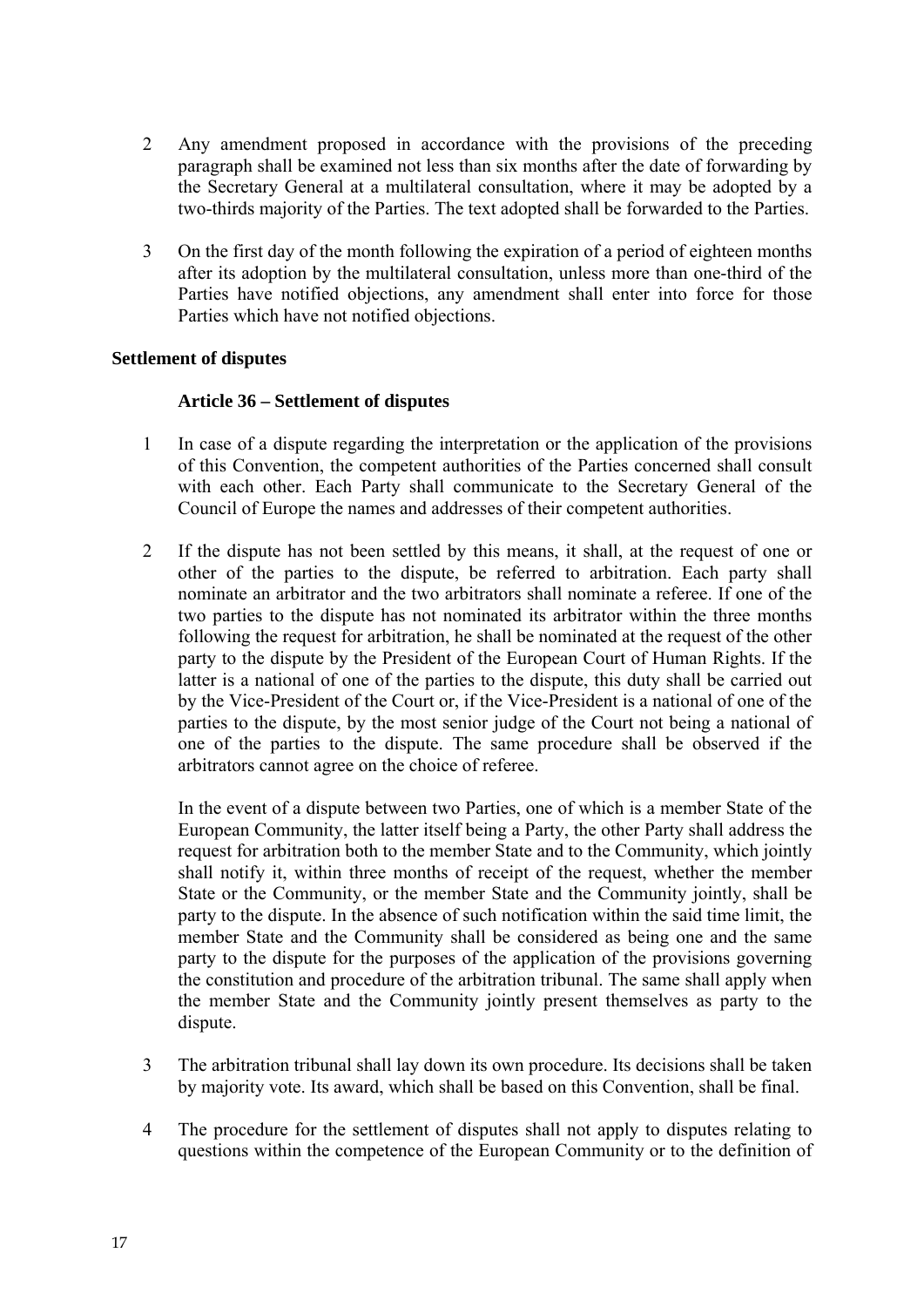the scope of that competence between Parties which are members of the European Community or between such members and the Community*.*

## **Final clauses**

## **Article 37 – Signature, ratification, acceptance, approval**

- 1 This Convention shall be open for signature by the member States of the Council of Europe and the European Community. It is subject to ratification, acceptance or approval. Instruments of ratification, acceptance or approval shall be deposited with the Secretary General of the Council of Europe.
- 2 No State Party to the European Convention on the Protection of Animals during International Transport, opened for signature in Paris on 13 December 1968, may deposit its instrument of ratification, acceptance or approval unless it has already denounced the said Convention or denounces it simultaneously.
- 3 This Convention shall enter into force six months after the date on which four States have expressed their consent to be bound by this Convention in accordance with the provisions of the preceding paragraphs.
- 4 Whenever, in application of the preceding two paragraphs, the denunciation of the Convention of 13 December 1968 would not become effective simultaneously with the entry into force of this Convention, a Contracting State or the European Community may, when depositing its instrument of ratification, acceptance or approval, declare that it will continue to apply the Convention of 13 December 1968 until the entry into force of this Convention.
- 5 In respect of any signatory State or the European Community which subsequently expresses its consent to be bound by it, this Convention shall enter into force six months after the date of the deposit of the instrument of ratification, acceptance or approval.

## **Article 38 – Accession of non-member States**

- 1 After the entry into force of this Convention, the Committee of Ministers of the Council of Europe may invite any other non-member State of the Council to accede to this Convention by a decision taken by the majority provided for in Article 20.d of the Statute of the Council of Europe and by the unanimous vote of the representatives of the Contracting States entitled to sit on the Committee.
- 2 In respect of any acceding State this Convention shall enter into force six months after the date of deposit of the instrument of accession with the Secretary General of the Council of Europe.

# **Article 39 – Territorial clause**

 1 Any State or the European Community may, at the time of signature or when depositing its instrument of ratification, acceptance, approval or accession, specify the territory or territories to which this Convention shall apply.